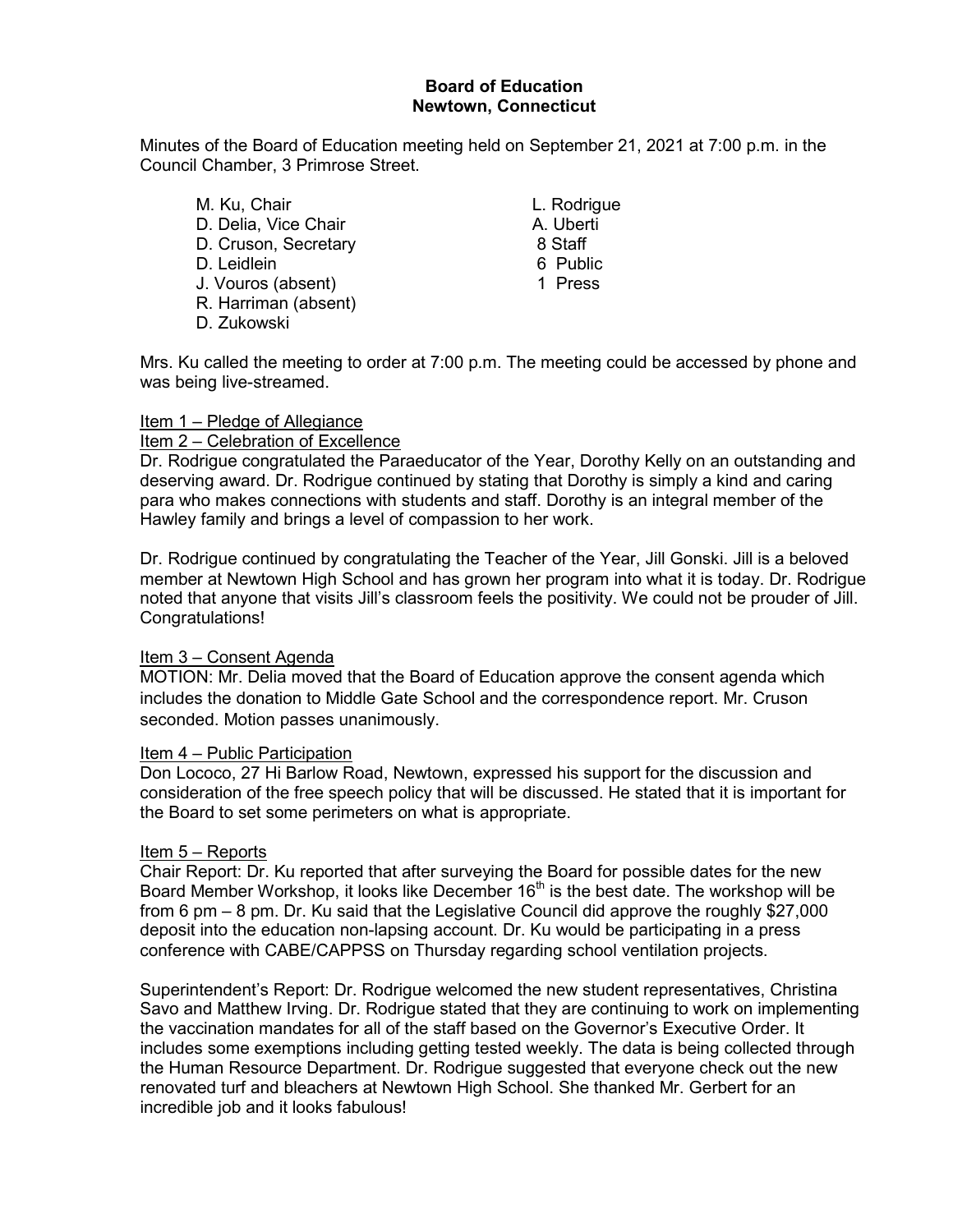The second round of interviews for the new Coordinator of Diversity and Inclusion position will be held on Friday. There are two finalists that will be meeting with the committee which consists of Dr. Rodrigue, three students, and a parent. The salary was posted at \$90,000, based on review of salaries in other districts. This is a 10 month position and will be grant funded for two years.

# Committee Reports:

Mr. Cruson reported that the Communications Committee met on Monday, September 13. The committee discussed the upcoming student success newsletter. The committee is aiming to have this newsletter to the Board late October and released in November. This newsletter will focus on ways that we help students succeed beyond high school and will include scholarship opportunities. The next one will be in January and focus on the curriculum budget.

Mr. Cruson also reported that the Policy Committee met on Wednesday, September 15. In addition to bringing back the two policies for second read tonight, the committee discussed the Public Participation for Board Meetings policy and decided not to move forward with this policy at this time. Shipman and Goodwin sent the committee a Covid Vaccine policy and we will continue to look at that with feedback from legal counsel.

Dr. Ku reported that the Curriculum and Instruction Committee met this morning. Mrs. Uberti updated the committee on the Kitchen Science and Project Adventure Beyond courses that were incorporated in the new Middle School schedule. There is discussion to modify the Project Lead the Way course at the High School because it is difficult for students to schedule the lab portion of the class. The committee also received an updated on the new Bridges Math Program for K-5.

Mr. Delia reported that Ed Advance is having their annual meeting on October  $7<sup>th</sup>$  in Litchfield and Board members are invited to attend.

Student Representative Report: Ms. Savo thanked the Board of Education for this opportunity and noted that Matt Irving will be at the next meeting. Ms. Savo gave an update on the Fall sports games and their outcomes.

MOTION: Mr. Delia moved that the Board of Education approve the financial report for the month ending August 31, 2021. Mr. Cruson seconded.

Financial Report: Mrs. Vadas reported that information available for the second financial report in fiscal year 2021-22 continues to be limited. All salaries are typically fully encumbered in September after teacher and staff re-assignments and other salary adjustments have been made. Our account-by-account analysis has not begun as this typically take place in September as well. During the month of August, the district spent approximately \$3.1M for operations. The largest area of expenditures occurred in Salaries and Other Purchased Services; expending \$1.7M in salaries and encumbering \$2.2M on out-of-district tuition. All accounts appear to be normal for this time of year. The budget will be monitored closely with important and/or significant issues identified as quickly as we become aware of them.

Dr. Ku asked if the transportation cost will change because of the reduced buses. Mrs. Vadas said that All-Star will send a credit.

Motion passes unanimously.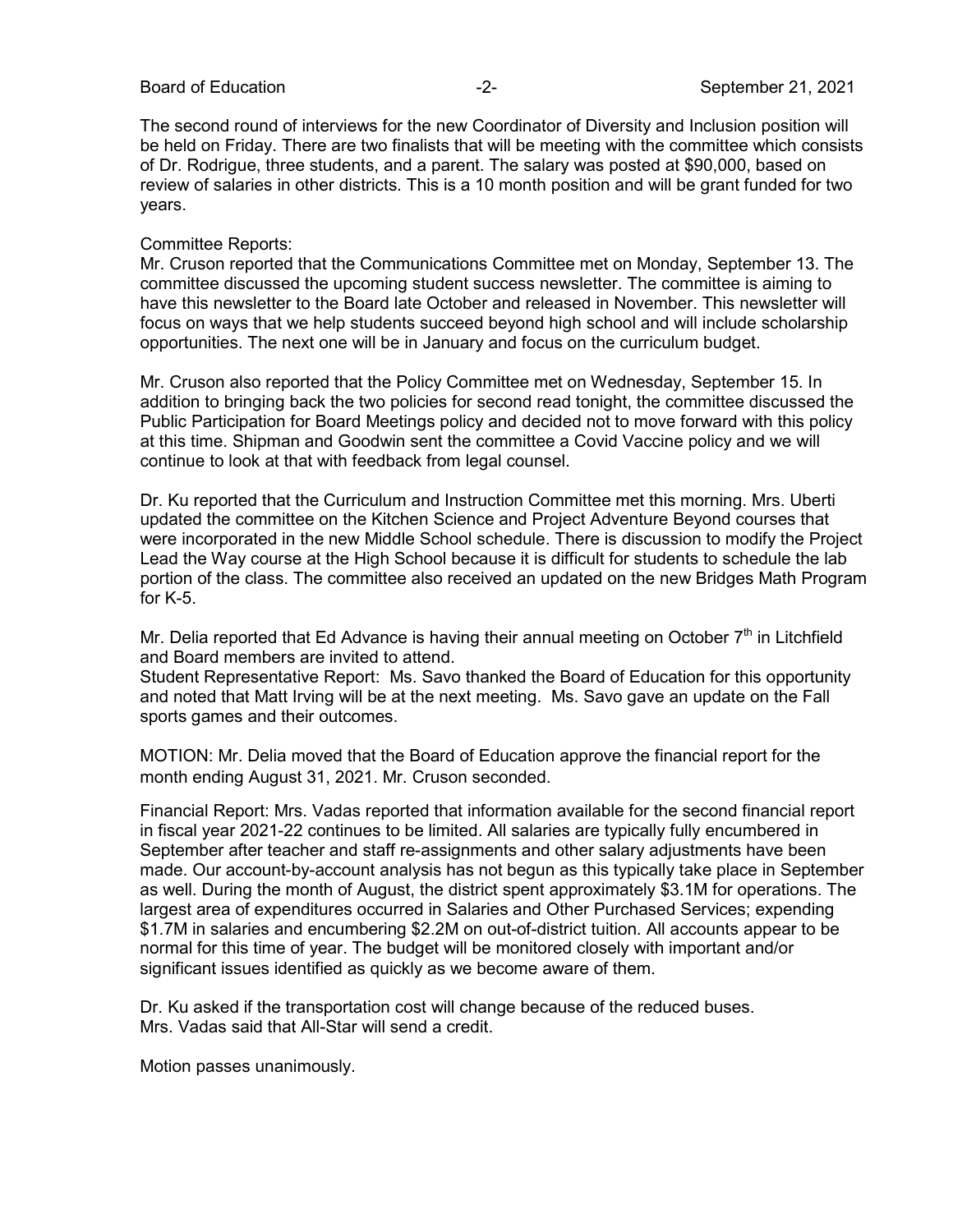# Item 6 – Presentations

Dr. Ku introduced Dr. Longobucco who will provide an update on NEASC process after it has come to a close after 8 years. Dr. Longobucco provided next steps for NEASC which include reviewing new standards, review and revise core values, beliefs, and vision of a graduate based on research.

Mr. Delia congratulated Dr. Longobucco and Dr. Rodrigue on a job well done.

Mr. Gerbert provided an update on summer 2021 Maintenance activity. Mr. Gerbert mentioned that it was a busy summer and the maintenance crew and summer helpers worked tirelessly to get the jobs finished before school started.

Ms. Zukowski thanked Mr. Gerbert for their hard work and asked if any projects were done in other months, not just over the summer.

Mr. Gerbert replied that summer is the best time because of the large window of time but other projects can be done in winter if possible. For example, the flooring at Reed will hopefully be done in the winter.

Ms. Zukowski asked if the work with Public Works and Park & Rec is an expansion of the collaboration we have with Town services.

Mr. Gerbert said they have a great relationship with all of the Town offices and we all team up for various projects.

Mr. Delia thanked Mr. Gerbert for his hard work which is noticed and very much appreciated. Mr. Gerbert said his staff deserves all the credit. They worked very hard over the summer.

## Item 7 – Old Business

MOTION: Mr. Delia moved that the board of Education approve Policy 4118.237/4218.237/5141.8 Face Masks/Coverings. Mr. Cruson seconded. Motion passes unanimously.

MOTION: Mr. Delia moved that the Board of Education approve Policy 4118.12 Freedom of Speech. Mr. Cruson seconded. Motion passes unanimously.

## Item 8 – New Business

Dr. Rodrigue stated that during the renovation of the Newtown High School track, it was brought to her attention that there will be an additional cost that equaled \$55,000 beyond what was anticipated. The issue started with how the previous track was installed in 2009. The undercoat sealant was improperly implemented at the time. Dr. Rodrigue requested that Mr. Spreyer get involved with the issue. The process was already underway so it was decided to continue with the work.

Mr. Gerbert agreed that the issue was not discovered until the work had already started. In a Northeast track, an unsealed track will cause a lot of problems.

Dr. Rodrigue said that after consideration, she is requesting funds from the Non-lapsing funds

Mr. Delia commented that this is an unexpected educational expense which is what the fund is meant for.

Ms. Zukowski asked the original cost.

Mr. Gerbert said \$795,000.

Ms. Zukowski asked if we are using the same company and Mr. Gerbert answered we were not as they weren't in business anymore.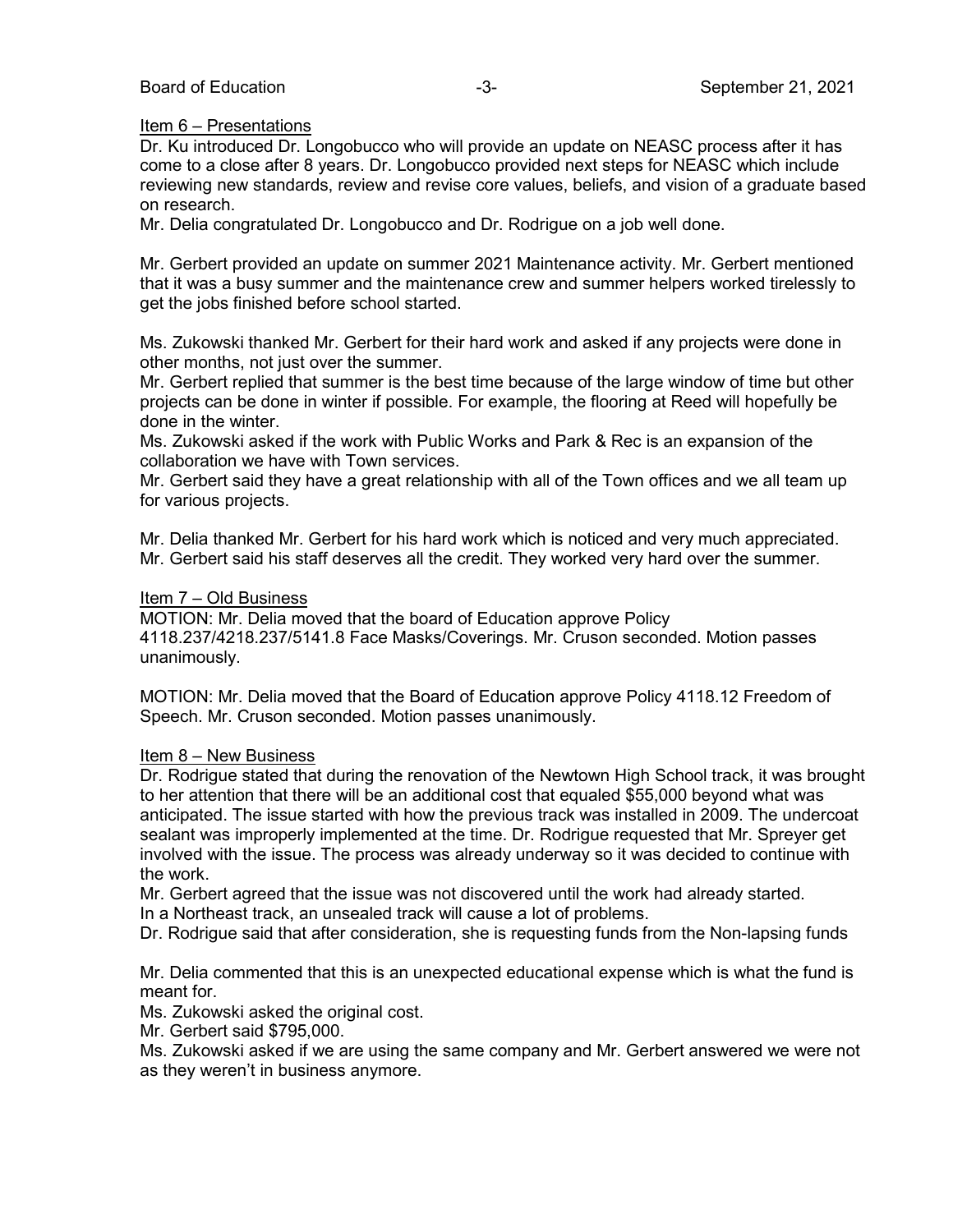MOTION: Mr. Delia moved that the Board of Education request of the Legislative Council to spend \$55,000 from the Non-Lapsing account for the purpose of payment on unexpected additional costs to the replacement of the High School stadium track, and notify the Board of Finance of the request. Mr. Cruson seconded. Motion passes unanimously.

MOTION: Mr. Delia moved that the Board of Education approve the Newtown High School Band trip to the Memorial Day Parade in Washington, D.C. Mr. Cruson seconded.

Dr. Longobucco and Ms. Hiscavich shared a presentation on the upcoming Band trip to Washington, D.C. for the Memorial Day Parade.

Dr. Longobucco stated that Johana Hayes nominated Newtown to play in the 2022 National Memorial Day Parade. The potential itinerary shows that the Band would leave on May 28 and come back home on May 31.

Mrs. Leidlein asked if there is enough room on the coach bus with the equipment.

Dr. Longobucco said she does not anticipate needing another bus because of the equipment but she is looking at all of the options that are cost effective.

Mrs. Leidlein asked if there will be any school nurses on the trip.

Dr. Longobucco said school nurses only go if there is need and as of right now there is no need.

Mr. Delia asked if students wanted a premium insurance plan, are they able to privately obtain that. Dr. Longobucco said they could.

Ms. Zukowski asked the number of chaperones per student.

Dr. Longobucco said the groups per chaperone are around 10 students. The District only pays for the deposit and the parents cover the cost because this is not in the school budget. Motion passes unanimously.

MOTION: Mr. Delia moved that the Board of Education approve the 2022-2023 Budget Calendar. Mr. Cruson seconded.

Mr. Cruson pointed out an error on the calendar. It currently says the same date for two items which are Public Hearing and Adoption of Budget.

Ms. Zukowski said that she is not comfortable adopting the budget the same day as the public hearing.

Mrs. Leidlein suggested that Mrs. Vadas bring back the proposed calendar to the Board after making any necessary edits. Mrs. Vadas agreed.

MOTION Mr. Delia moved that the Board of Education postpone approving the 2022-2023 Budget Calendar until next meeting. Mr. Cruson seconded. Motion passes unanimously. MOTION: Mr. Delia moved that the Board of Education approve the substitute pay increase to \$100 per day for full-time building substitutes and \$95 per day for general per diem substitutes. Mr. Cruson seconded.

Dr. Rodrigue stated that they are requesting a substitute pay increase of \$100 per day for fulltime building substitutes and \$95 per day for general per diem substitutes. There is a shortage of substitutes across the state and Newtown needs to remain as competitive as possible. We are hoping to have this start November 1.